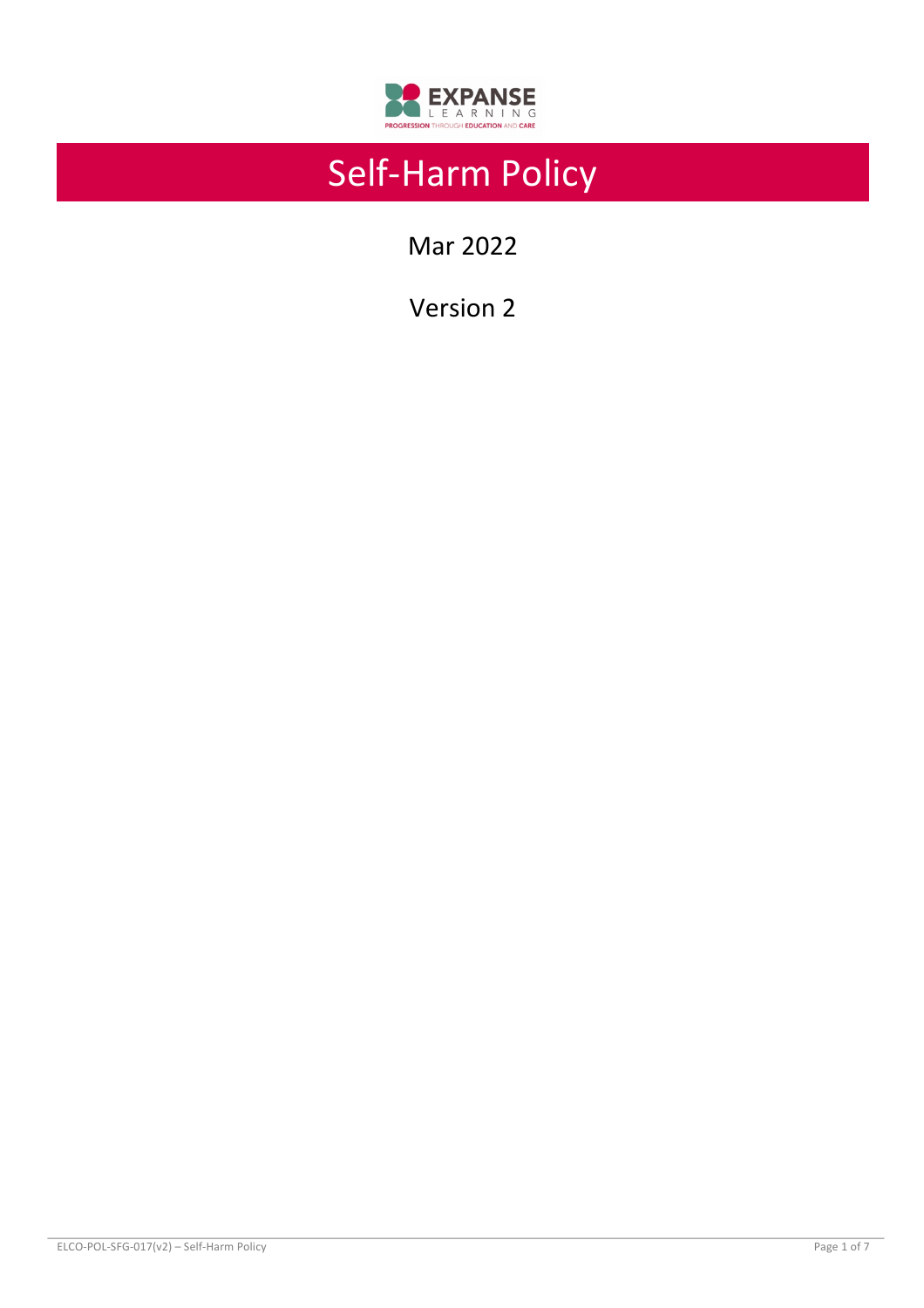# **1. Scope**

This policy applies to all staff at Expanse Learning College (Hereafter the College)

# **2. Introduction**

Our College is committed to safeguarding and promoting the welfare of students and expects all staff and volunteers to share this commitment. We endeavour to provide a safe and welcoming environment where students are respected and valued. We are alert to the signs of self-harming and follow our procedures to ensure that students receive effective support and protection.

The College works in partnership with other support services.

The procedures contained in this policy apply to all staff and governors.

# **3. Context**

This policy has been put in place to ensure that we have a consistent approach from staff who deal with students who selfharm.

It is designed so that those students seeking help will feel secure in knowing how we can deal with them, giving staff a structure for the early identification of self-harming behaviour and for dealing with the problem.

## **4. What is self-harm?**

The nature and meanings of self-harm vary greatly from student to student and the reason or trigger for each action may differ on each occasion. Essentially though, self-harm is any behaviour where a person intentionally sets out to harm themselves. This may be an impulsive act or may be planned.

Self-harm is a relatively common problem that is frequently misunderstood and kept hidden. Therefore, it is not surprising that myths and stereotypes have grown around the subject. Most commonly there is a belief that self-harm is an 'attention seeking behaviour'

Given that most self-harm is carried out in private and over a long period before help is sought, it is hard to give credence to this perception. Another belief is that self-harm is something that groups of students do together. Whilst it is important to be aware that within friendship groups, some individuals may self-harm, it is rare that students self-harm in front of others.

Self-harm is a term that is used to describe a range of actions and behaviour. It is important to be aware of signs that a student is self-harming. Below is a non-exhaustive list of some of the behaviours that some people might consider to be self-harm:

- o *Scratching or picking skin*
- o *Cutting body*
- o *Tying something around body*
- o *Inserting things into body*
- o *Scouring/scrubbing body excessively*
- o *Hitting, punching self*
- o *Pulling out hair*
- o *Over/under eating*
- o *Excessive drinking of alcohol*
- o *Taking non-prescription drugs*
- o *Burning or scalding*
- o *Hitting walls with head and/or fist*
- o *Taking an overdose or swallowing something dangerous*
- o *Self-strangulation*
- o *Risky behaviours such as running into the road*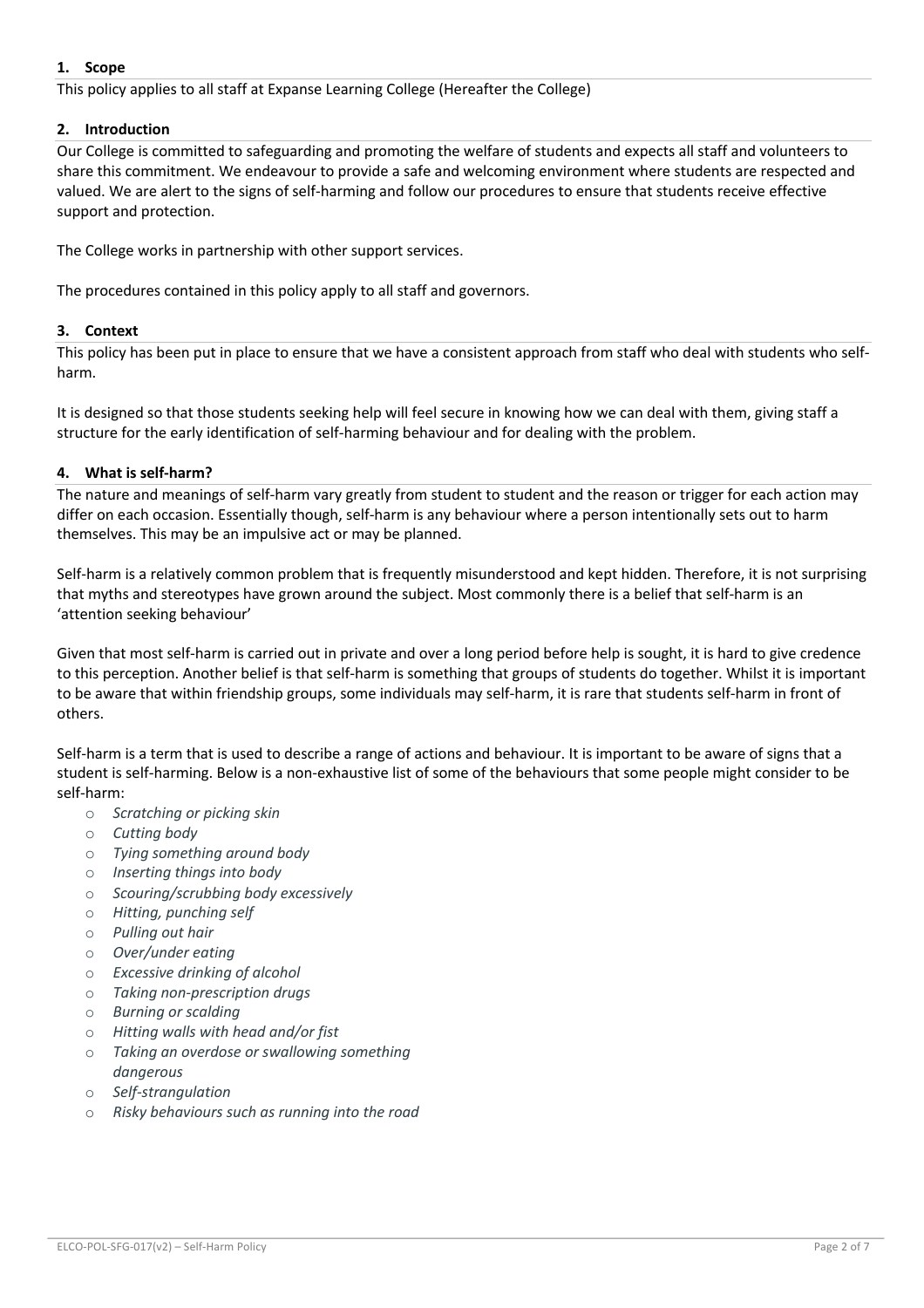# **5. Recent trends related to self-harming**

- (i) NHS Digital (2021): 'Mental Health of Children and Young People in England 2021'. Available at: https://digital.nhs.uk/data-and-information/publications/statistical/mental-health-of-children-and-youngpeople-in-england/2021-follow-up-to-the-2017-survey
- o **(ii)** NHS Digital / The Independent (January 2020) 'Number of children admitted to A&E with mental health problems jumps 330 per cent over past decade'. Available
- at: https://www.independent.co.uk/news/health/children-mental-health-hospital-suicide-nhs-ae-a9255626.html o **(iii)** YoungMinds (summer 2020) Coronavirus: Impact on young people with mental health needs (survey two).
- Available at: https://www.youngminds.org.uk/media/355gyqcd/coronavirus-report-summer-2020-final.pdf
- o **(iv)** NCB and UCL research (November 2020), 'One in six report severe mental health difficulties by age 17'. Available at: https://www.ncb.org.uk/about-us/media-centre/news-opinion/one-six-report-severe-mental-healthdifficulties-age-17

# **6. Why do people self-harm?**

During adolescence, students may encounter particularly painful emotional events for the first time. They often do not know where to go for help and have not developed sufficient problem-solving skills to overcome these difficulties on their own. As a result, they experience feelings of helplessness and hopelessness, which can lead them to self-harm or attempt suicide.

The three most common reasons why young people self-harm are:

- Tension relief a number of young people are unable to deal with their unpleasant feelings and find self-harm as a way of relieving stress and tension.
- o **Self-punishment** young people who self-harm often have low self-esteem and feel that they are worthless or bad people who should be punished.
- o **To express distress** for some young people self-harm is a way of showing others how bad they are feeling. They may use this as a way of reaching out to get help

Other explanations from students about why they self-harm include:

- o That physical pain is easier to control than emotional pain
- $\circ$  It is a way of coping with past and current events
- o Rarely, it can be a way of becoming a part of a group
- $\circ$  Some students may only self-harm once or twice in response to a particular difficulty, however, it can also become a regular activity that is hard to stop and may indicate more serious and longstanding emotional distress.

It may be helpful to understand that when a student inflicts pain upon himself or herself the body responds by producing endorphins, a natural pain reliever that gives temporary relief or a feeling of peace. The addictive nature of this feeling can make self-harm difficult to stop.

Students who self-harm still feel pain, but some say the physical pain is easier to stand than the emotional/mental pain that led to the self-harm initially.

The following is an illustration of the cyclical nature of self-harm and demonstrates how such behaviour may become addictive.

## **7. How can staff identify signs of self-harming?**

All staff are expected to be vigilant, and report concerns immediately, if they notice the following signs:

- $\circ$  Changes in clothing to cover parts of the body, e.g., wearing long sleeved tops
- o Reluctance to participate in previously enjoyed physical activities, particularly those that involve wearing shorts or swimsuits, for example
- o Changes in eating and/or sleeping habits
- o Changes in consumption of drugs/alcohol
- o Changes in levels of activity or mood
- o Increasing isolation from friends/family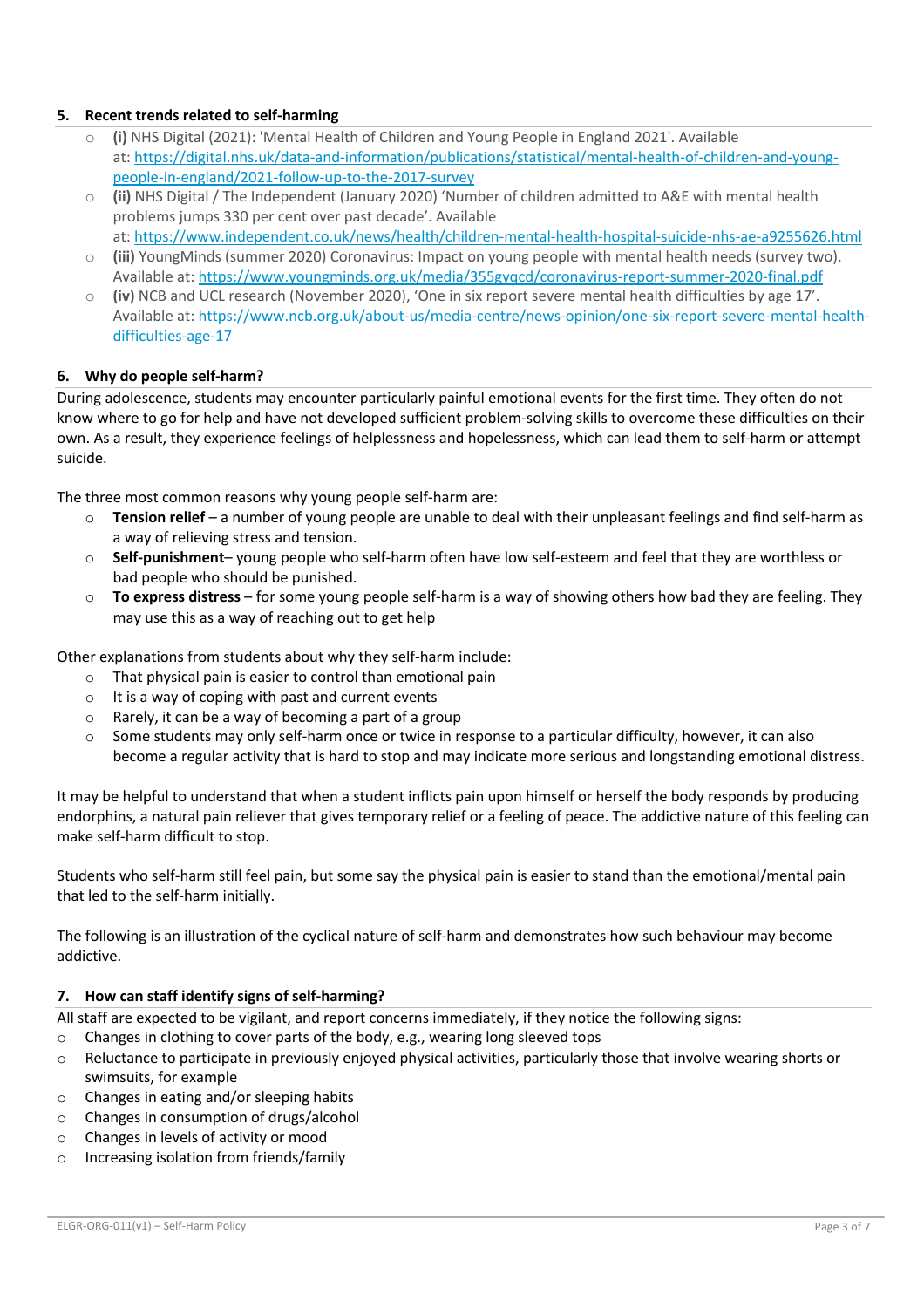

Self-harm occurs more frequently in students with learning disabilities. In those with severe learning disabilities, self-harm can form part of the student's profile of behaviour (for example, a student with autism biting his/her arms repeatedly). Any change in the frequency, severity or site of self-harm in these students is a cause for concern. Self-harm may be the only way a student with communication difficulties can display her/his emotional distress.

Self-harm in younger students is unusual but not unknown, so it is really important to be aware that behaviours such as hair pulling, small surface cuts, head banging, and self-grazing/scratching may be signs of selfharm.

# **8. Factors which may contribute to self-harming**

Staff should be aware that the factors that students identify as contributing or triggering self-harm include:

- o Being bullied
- o Experiencing poor mental health
- o Having a parent who has poor mental health
- o Stress and worry about college work and exams
- o Feeling under pressure from family, college, or peers to achieve or conform
- o Feeling isolated
- o Difficulties in peer relationships, including the breakup of a relationship
- o Not getting on with parents/carers or other family members
- o Family relationship difficulties, including parents/carers separating or divorcing
- o Bereavement
- o Past experience of abuse (physical, sexual or emotional)
- o Current experience of abuse (physical, sexual or emotional)
- o Experience of domestic abuse
- o The self-harm or suicide of someone close to them
- o Confusion about sexuality
- o Low self esteem
- o Feeling unhappy with yourself
- o Feeling isolated, rejected or bullied due to race, culture or religion
- o Being in trouble in college or with the police
- o Difficult times of the year (e.g., anniversaries)
- o Use of alcohol or drugs
- o Feelings of rejection socially, or within their family
- o Termination of pregnancy
- o Self-harm behaviour in social group
- o Self-harm portrayed in the media

## **9. Suicidal thoughts and self-harm**

Self-harm by cutting is not usually associated with suicidal thoughts but as described previously, it can be thoughts or behaviours used as an expression of distress or to relieve distress.

Suicidal ideation (a term often used by mental health practitioners) is where a young person expresses a genuine desire to die. Thoughts of hopelessness such as "I wish I was dead" are common. It is therefore important to explore the meaning behind the words the young person says. This can be because a student has a serious depression with low self-esteem, low mood, inability to see that his/her situation could improve, nothing to live for and no chance of ever being happy. Suicidal ideation is rare. If staff encounter a student who demonstrates these thoughts, they should raise it immediately with the Designated Safeguarding Lead.

Frequent suicidal ideation with or without self-harm is a cause for referral for specialist assessment to consider a diagnosis of depression or other conditions, risk and treatment options.

## **10. College procedures when a student self-harms**

Any member of the College staff who knows a student who may be thinking of self-harming must report this to the Designated Safeguarding Lead (DSL) using DATABRIDGEMIS.

# *What to do if a student discloses thoughts of self-harm and/or superficial injury*

Keep calm and give reassurance to the student.

 $\circ$  Focus on the student, not the behaviour or reasons for it and remember the student may be reluctant to talk about self-harm.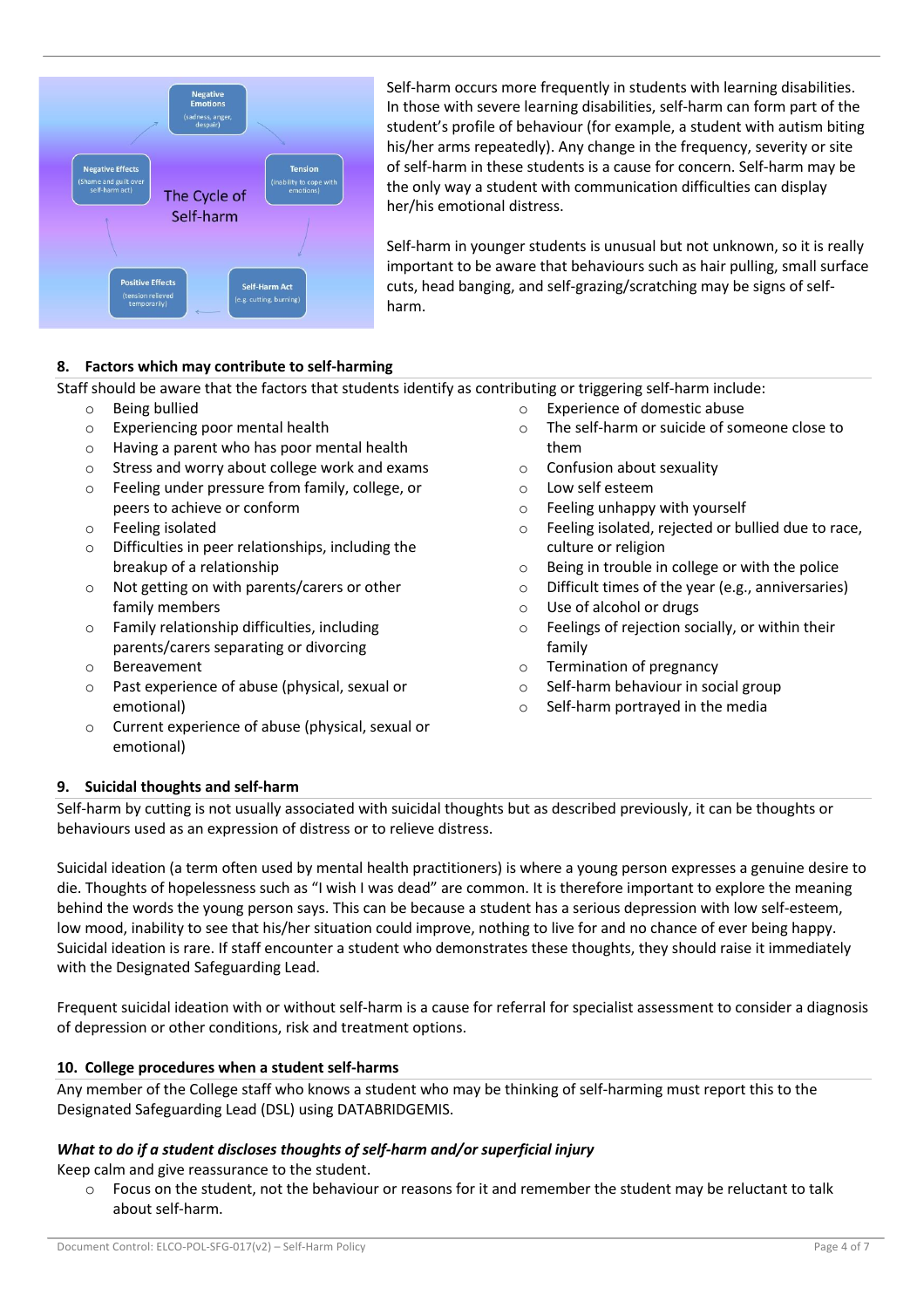- $\circ$  It is important not to make promises of confidentiality even though the student may put pressure on you to do so.
- o Report the disclosure immediately to the Designated Safeguarding Lead using DATABRIDGEMIS or a paper copy of the College welfare concern form if the member of staff does not have access to DATABRIDGEMIS.
- $\circ$  The DSL will request for a member of staff to inform the student's parents/carers of the situation and be actively involved in the handling of the situation unless there is some over- riding reason not to. The decision not to involve parents/carers should be taken in consultation with the DSL or available DSO.
- $\circ$  The Designated Safeguarding Lead will then liaise with the Head. The DSL will take the lead in completing the entry on DatabridgeMIS and liaise with the relevant professionals.
- o Some instances of self-harm are Student Protection issues. In this case the procedures laid down in the College's Student Protection and Safeguarding policy must be followed by the Designated Safeguarding Lead. There must be no promise of confidentiality made to the student and they must be told that the DSL will be informed.
- $\circ$  If there are no student-protection concerns and it is not deemed a referral to CAMHS is required, then the following procedures may be considered:
	- A care Plan
	- An Early Help Assessment could be completed
	- Referral to:
		- § *Listening Support*
		- § *Parenting Classes*
		- § *Youth Workers*
		- § *Mentoring*
		- Social Care
		- § *Off the record*

It may be necessary to hold a multi-agency meeting with those involved to discuss the way forward. If this is the case, then the procedures laid down in the Student Protection and Safeguarding Policy should be followed.

The DSL will report all of the actions taken using DATABRIDGEMIS.

- o Details of parent/carer contact
- o Details of any underlying causes
- o Level of support and details of strategies put in place
- o Update the Student Individual Risk Assessment where appropriate
- o Copies of all documentation should be uploaded to DATABRIDGEMIS
- $\circ$  Details of any further support put in place for the student e.g., external agencies etc

A student engages in serious self-harm with/without suicidal ideation, requiring medical treatment. e.g., injury or overdose (however small).

Required action is the same as above but also includes:

- $\circ$  If a member of staff finds that a student is in possession of dangerous equipment, then the DSL should be contacted and a Call Out (over walkie-talkie) should be used by the member of staff.
- If physical harm has been done the student should be taken to a first aider for medical assessment and care. If appropriate, emergency services may be called by the DSL.
- $\circ$  If the student is in hospital a CAMHS Referral may be activated by the hospital and the DSL will be informed.

## **11. Confidentiality**

Confidentiality is a key concern for students; however, Expanse Learning Safeguarding and Student Protection Policy states students need to know that it is not possible to offer unconditional confidentiality. If you consider that a student is at risk of seriously harming him/herself or others, then confidentiality cannot be kept. It is important not to make promises of confidentiality that you cannot keep, even though the student may put pressure on you to do so. If this is explained at the outset of any meeting the student can make an informed decision as to how much information s/he wishes to divulge.

## **12. How to help a student who self-harms.**

Continued support for a student who self-harms will normally be undertaken by a member of the pastoral team or an external specialist. It may be that a student identifies an alternative member of staff who they wish to support them.

The two main skills to employ when exploring these issues are effective listening skills and honest talking, for example: o Let the student know you care and that s/he is not alone.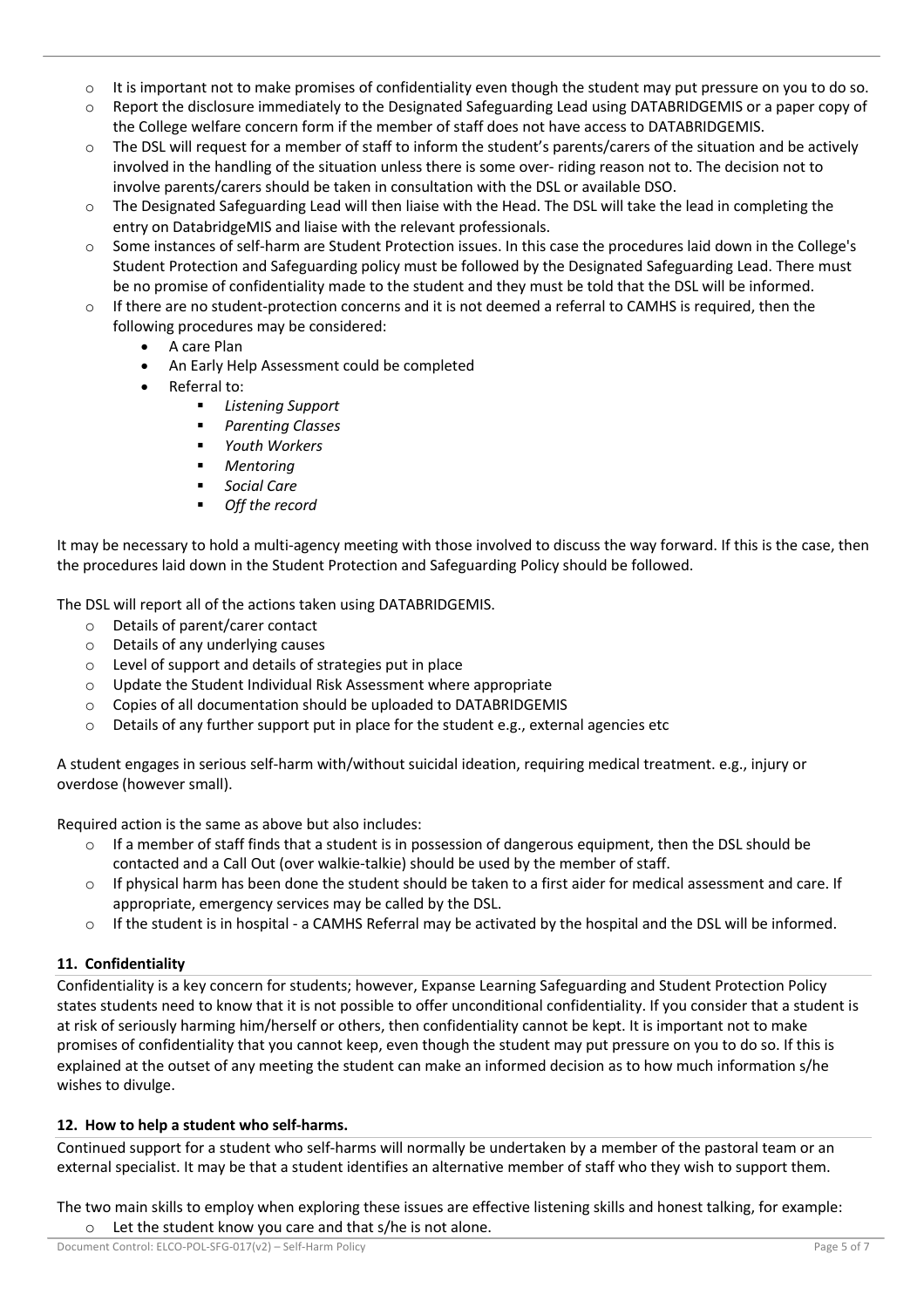- o Help the student express his/her emotions.
- $\circ$  Be an active listener; use your eyes as well as your ears to truly pay attention to what
- o Someone is saying or not saying. Watch the student's facial expression and the posture that accompanies the words s/he is speaking. These will all give clues as to how someone is truly feeling.
- $\circ$  Empathise with the student imagine walking in his/her shoes.
- o Be positive about what the student is saying without being dismissive.
- o Know when to listen and when to talk.
- o Do not try to solve the problem or say the "right" thing.
- $\circ$  Don't give advice too quickly or evaluate how the students are feeling and defining their experiences for them.
- $\circ$  Be aware of what you can and cannot do to help and be prepared to discuss this with the student sensitively. Do not make promises you cannot keep.
- $\circ$  Use open questions rather than closed ones to help the student explore his/her concerns.
- o Encourage and support the student to talk to others, such as parents/carers or other professionals.
- o Encourage and support the student in seeking appropriate help.
- $\circ$  Do make sure you have an opportunity to "debrief" if necessary, following a disclosure.
- $\circ$  Do not attempt to keep information to yourself, but share it with an appropriate colleague

#### **13. Tips for developing an action plan together**

It is important that students feel that their concerns are being taken seriously and that they have an element of control over the process. A jointly negotiated action plan is a useful way of providing this. Action plans need to have achievable targets and agreements about whom to involve and other possible next steps. Students may benefit from being encouraged to establish more positive daily routines (eating, sleeping etc) or may need to establish a greater social network, for example, by taking on a new activity.

#### **14. Distraction activities**

Replacing the cutting or other forms of self-harm with safer activities can be a positive way of coping with the tension. What works depends on the reasons behind the self-harm. Activities that involve the emotions intensely can be helpful. Examples:

- o Contacting a friend, family member or helpline.
- o Going for a walk/run or other forms of physical exercise.
- o Getting out of the house and going to a public place e.g., a cinema.
- o Reading a book.
- o Keeping a diary.
- o Looking after an animal.
- o Watching TV.
- o Listening to music or singing along.
- o Going shopping.
- o Cooking/eating your favourite meal.

#### **15. Coping with distress using self-soothing**

- o Using stress management techniques such as relaxation or massage.
- o Having a bubble bath.
- o Stroking a cat or other animal.
- o Going to the park and looking at the things around you (birds, flowers, trees).
- o Listening to the sounds as you walk.
- o Listening to soothing music.

Sometimes it can be helpful to find other ways of discharging emotion which are less damaging than self-harm:

- o Clenching ice cubes in the hand until they melt.
- o Writing, drawing and talking about feelings.
- o Writing a letter expressing feelings, which need not be sent.
- o Going into a field and "screaming".
- o Hitting a pillow /soft object.
- o Listening to loud music
- o Physical exercise